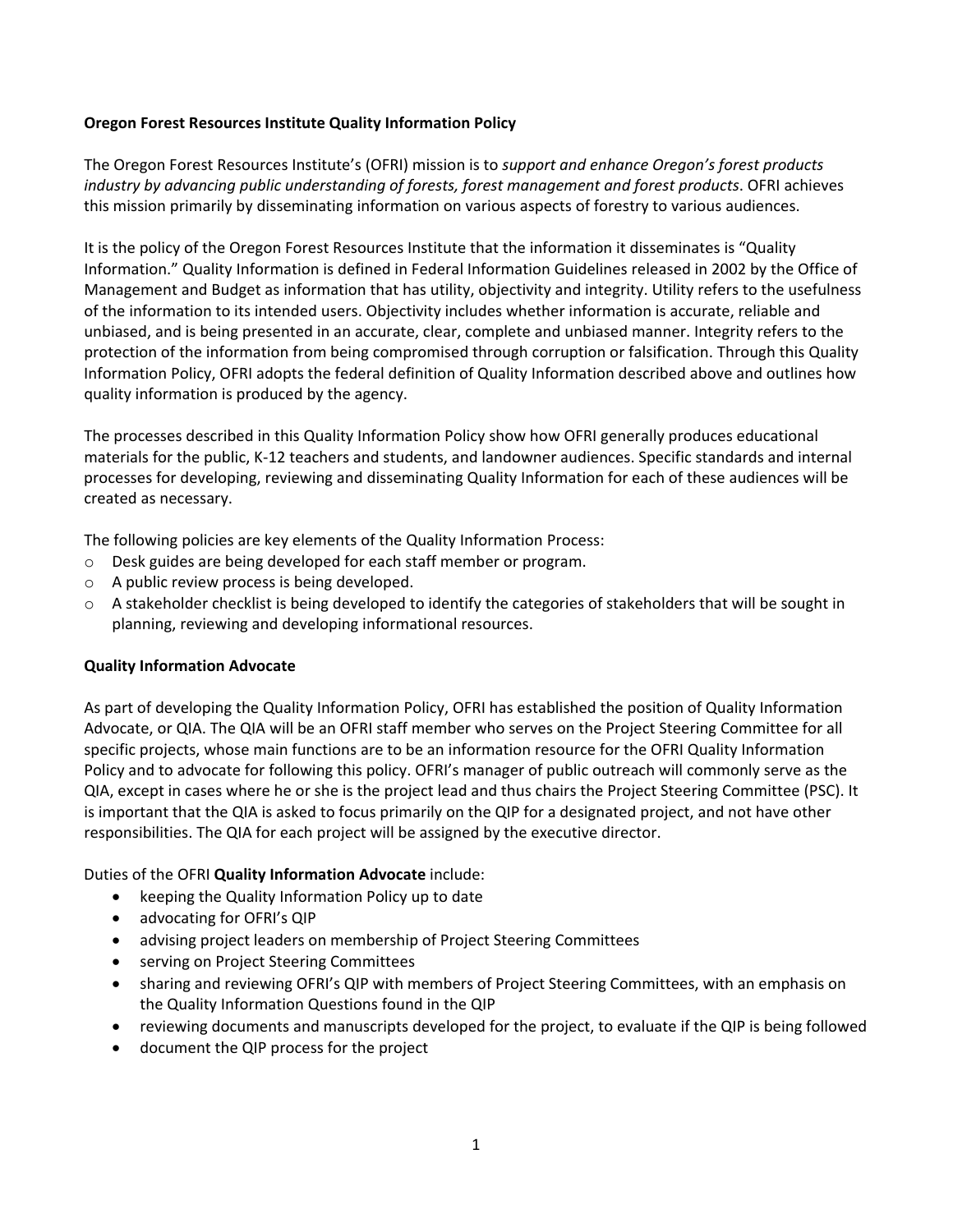## **Quality Information Process**

This Quality Information Process has been based on the steps for developing OFRI science reports, as documented in the Director of Forestry Desk Guide. Science reports represent one of the major information‐ gathering projects OFRI undertakes. It is essential that the information developed in these reports is Quality Information and seen by users as having utility, objectivity and integrity.

Not all projects OFRI undertakes are subject to the entire process outlined in the Quality Information Policy. Short educational media spots, social media posts, fact sheets and pamphlets cite information from more in‐ depth OFRI materials that have already been developed using the QIP and therefore do not need to also go through the same process. However, all OFRI materials should be held subject to the Quality Information Questions listed at the end of this policy.

The steps in OFRI's Quality Information Process include:

- 1. **Develop a proposal for the OFRI board** to approve funding and initiate the project. This proposal includes a description, an audience, a timeline, a budget and a list of partners. Developing these proposals is an iterative process that involves review and input by OFRI staff, board members and key partners. Note that board proposals are not developed for projects that have already been earmarked in the annual OFRI budget approved by the board.
- 2. **Develop a Project Steering Committee (PSC)** for the project. The PSC provides input on the project in several ways, including scope of work review, request for proposals (RFP) review, RFP dissemination, contract/agreement review, proposal review and contractor selection, report review and outreach dissemination. Membership of the PSC is based on the knowledge and diversity necessary to fully examine the topic and produce Quality Information. Members are commonly from OFRI's science partners, including Oregon State University and the Oregon Department of Forestry, but should also include individuals from other appropriate agencies, companies and organizations. OFRI's Stakeholder Checklist should be consulted in developing a broad‐based PSC. OFRI's executive director is an *ex officio* member of all PSCs.

Project Steering Committees are generally composed of 6‐12 members depending on the complexity and scope of the project. PSC members are invited by the project leader with input from the Quality Information Advocate and the Executive Director.

A Quality Information Advocate will be assigned to each PSC by the executive director. OFRI's Quality Information Policy will be shared with all members of the PSC by the QIA. At the first meeting of the PSC, the QIA will go over the QIP and make sure the steering committee is aware of, understands and agrees to follow OFRI's Quality Information Policy.

Selecting the PSC is critical in ensuring the information developed has utility, objectivity and integrity. Subject matter experts are identified and recruited for the PSC by the project leader with input from the Quality Information Advocate.

3. **Develop a scope of work** that clearly and completely identifies the steps for completing the project. This scope is developed iteratively with a subset of the PSC. This scope of work, along with the included timeline and possibly the budget, is included in any subsequent intergovernmental agreement or the